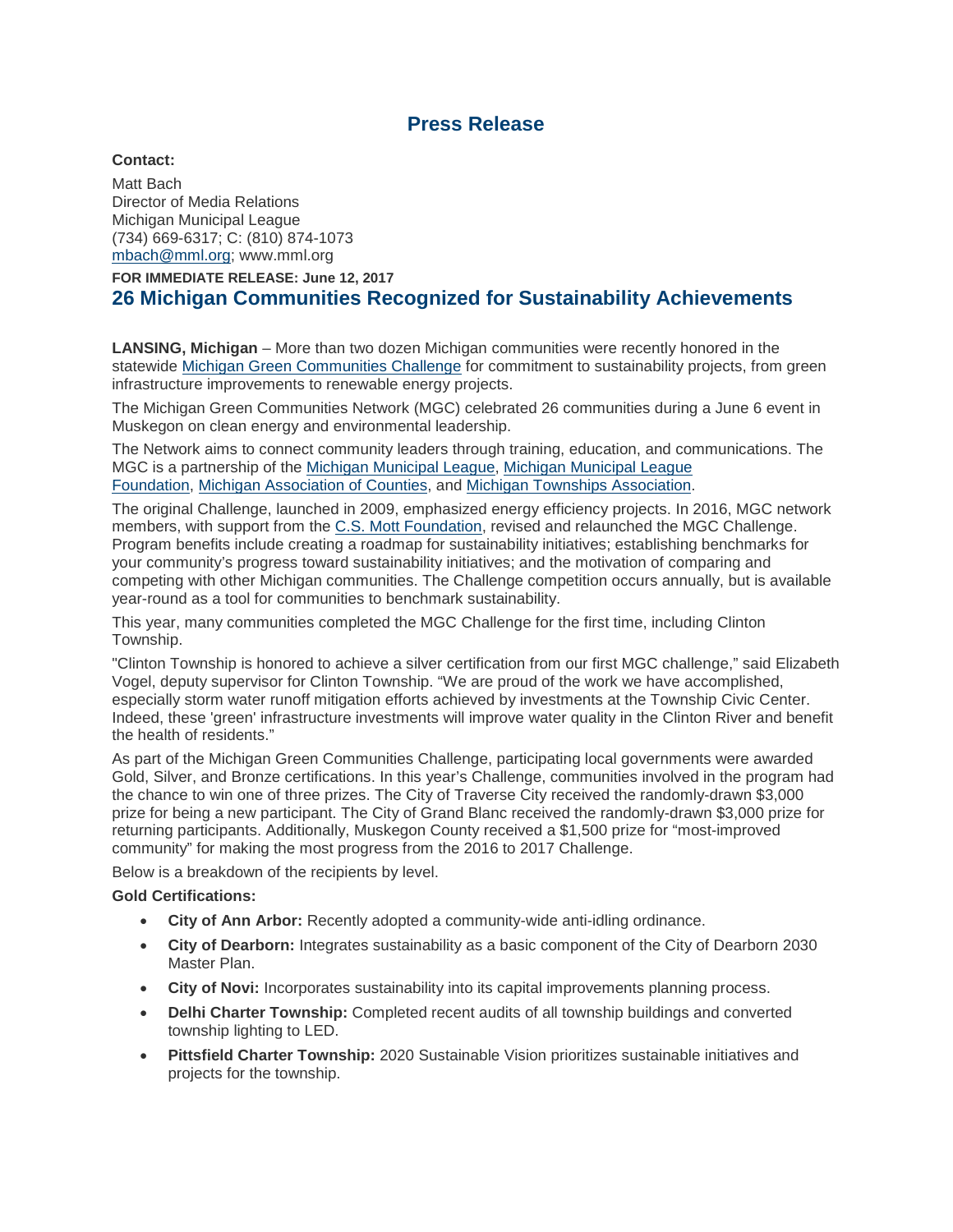### **Silver Certifications:**

- **City of Battle Creek:** Recently implemented a new curbside recycling program that residents love. The increased volume numbers speak for themselves. With 46 percent more recycling in under a year, we can only hope that this continues.
- **Charter Township of Meridian:** Currently working to benchmark energy use in municipal buildings.
- **Clinton Township:** Invested in green infrastructure at the Township Civic Center to improve water quality in the Clinton River and benefit the health of residents.
- **Muskegon County:** Internal Muskegon County Sustainability Plan is focused on sustainability within county facilities.

### **Bronze Certifications:**

- **City of Brighton:** Partnered with Waste Management to offer an unlimited recycling program for residents.
- **City of Caro:** Installed bike racks in the business district to encourage non-motorized transportation.
- **City of Ferndale:** Sustainability items are incorporated throughout the city's Master Plan that was adopted on January 23, 2017.
- **City of Flint:** Recently restored a wetland and installed interpretive signage for the Max Brandon Eco-Park Project, and is implementing similar projects in Flint parks.
- **City of Grand Blanc:** Completed an energy audit of city facilities and is implementing energysaving measures.
- **City of Ithaca:** Helped construct a new 7-mile multi-use path connecting Ithaca and Alma.
- **City of Petoskey**: Working with the Tip of the Mitt Watershed Council to install a demonstration rain garden as part of the Downtown Greenway Corridor.
- **City of Pleasant Ridge:** Collaborated with EcoWorks to establish energy consumption benchmarks, and actively tracks energy use of all local government buildings with the Energy Star Portfolio Manager program.
- **City of River Rouge:** Established a revolving energy fund to support energy improvements at the public library.
- **City of Traverse City:** Adopted a resolution committing to use of 100 percent renewable energy for municipal electricity use, and established a green team made up of public, nonprofit, and private stakeholder-authorities.
- **Charter Township of West Bloomfield:** Encourages and requires the use of low-impact design and green infrastructure through local ordinances.
- **Village of Milford:** Implementing recommendations from recent tree inventory and assessment of urban forest.
- **Village of Quincy:** Offers a new compost site open to residents.

## **Honorable Mention:**

- City of Kalamazoo
- City of West Branch
- Howard City/Reynolds Township
- Monroe County

View the MGC website, [http://migreencommunities.com/,](http://migreencommunities.com/) for more details. For more information, including photos of the award recipients who attended the June 6 event, contact Matt Bach, Michigan Municipal League communications director, at [mbach@mml.org](mailto:mbach@mml.org) and (734) 669-6317.